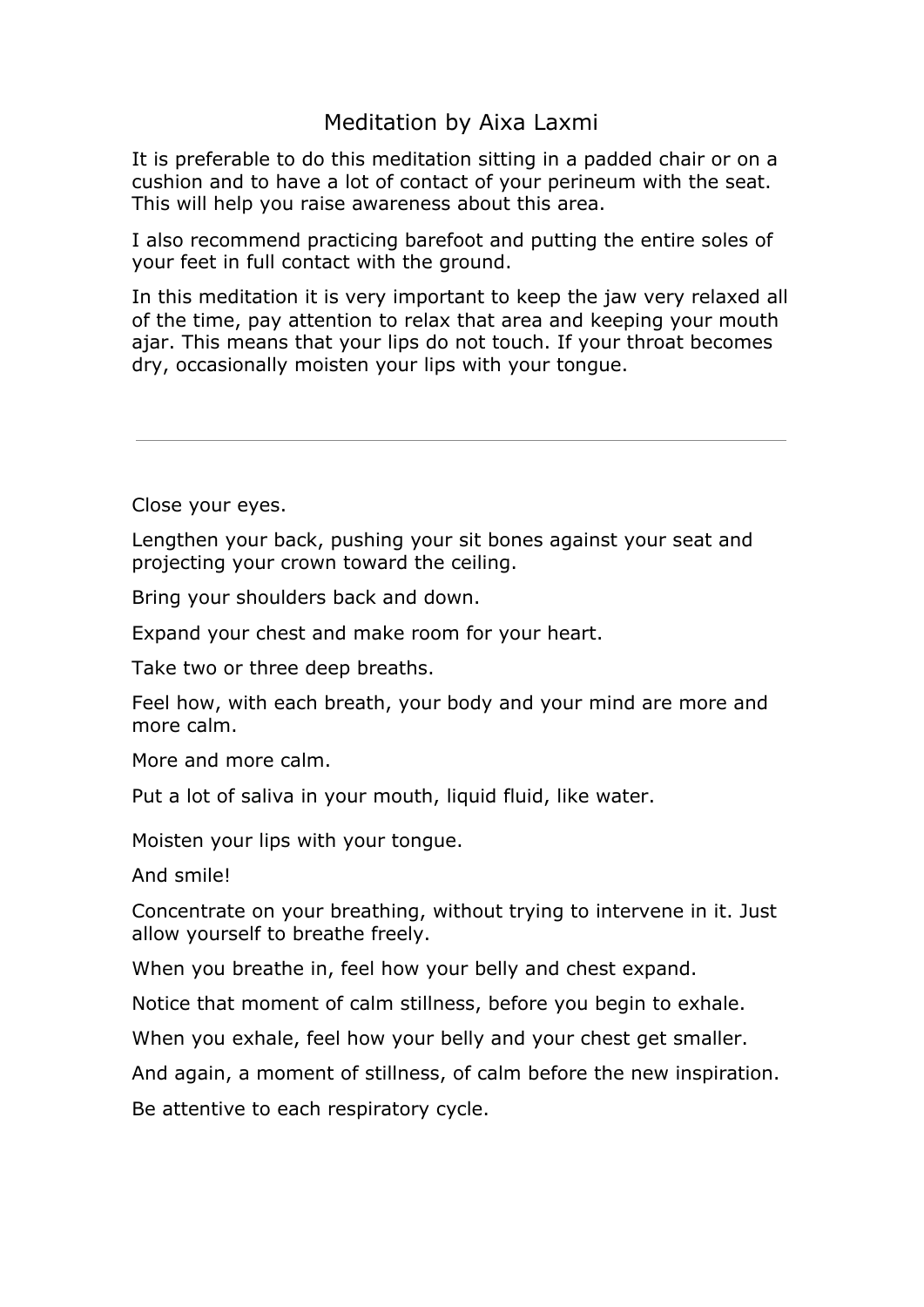Now breathe in through your nose and breathe out through your mouth.

Let the air enter your body through your nose and feel the air coming out through your slightly open mouth.

Concentrate on the exhalation.

Make sure the air comes out very slowly through your mouth every time you exhale.

Feel your warm breath moisten your mouth every time you breath out.

Concentrate on this type of breathing for several breathing cycles.

Inhale through your nose and gently exhale through your mouth.

Now, put a hand on your lower abdomen, between the navel and the pubis, where your uterus is.

While you breathe in through your nose and gently exhale through your mouth

Imagine, visualize, feel your uterus inside your belly.

Your uterus is rosy, warm, moist, just like your heart.

Imagine, visualize feel, the cervix, the neck of your uterus, pink, warm, humid, just like your throat.

The throat and the cervix are the two places through which women allow ourselves to let life pass.

Imagine, visualize, feel, your vagina, pink, warm, wet, like the inside of your mouth.

Imagine visualizing your vulva, pink, warm, wet, just like your lips.

Moisten your lips once more with your tongue.

And feel the relationship between your mouth and your vagina.

Inhale through your nose and gently exhale through your mouth.

Now, with the power of your imagination, visualize the air coming in through your nose and out through your vagina.

Imagine, visualize, feel the air enter through your nose and exit very gently through your vagina.

feel the air go in through your nose and out very gently through your vagina.

Receive the physical sensations that come from your perineum, your vagina and your uterus, without judging yourself.